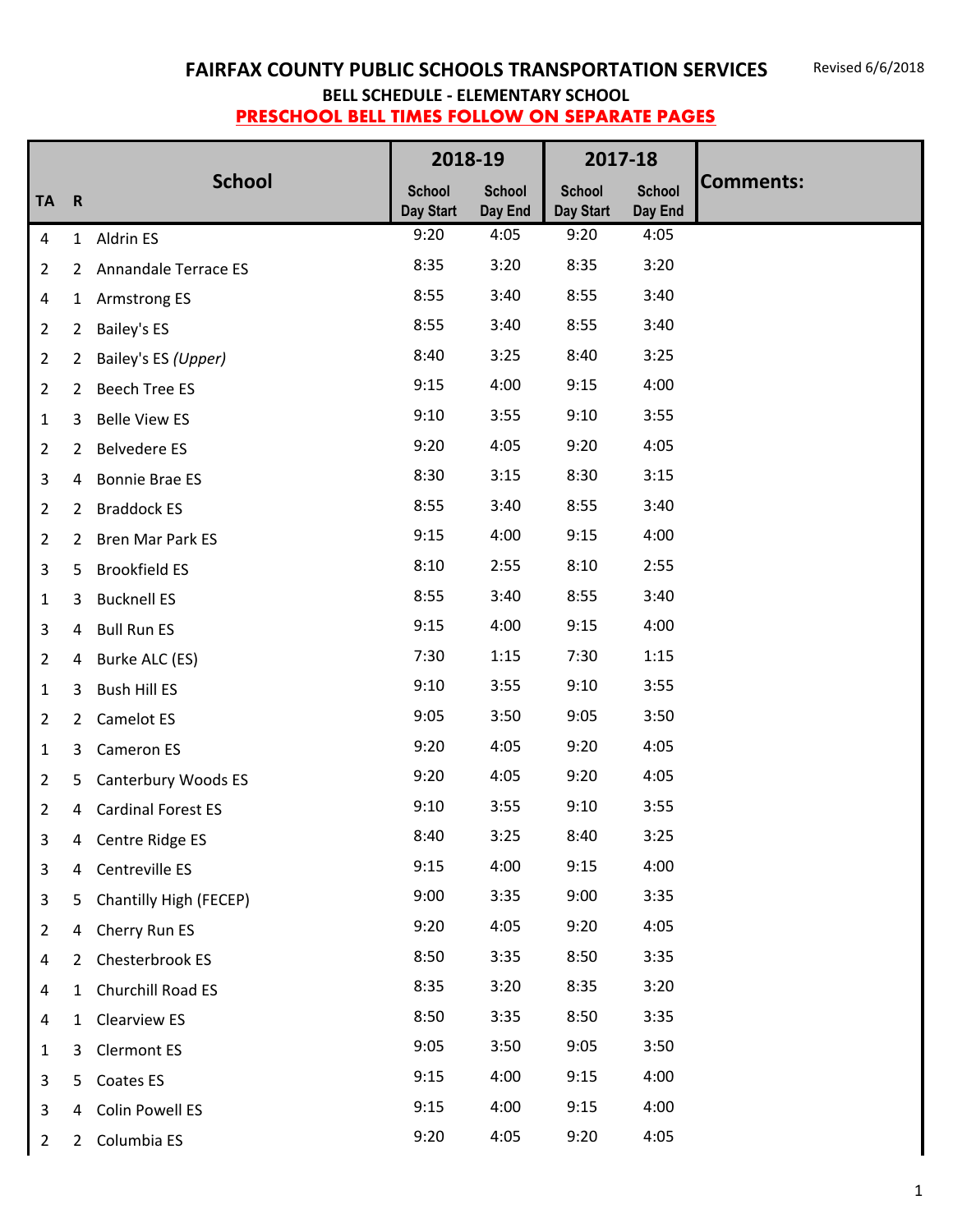|                |                |                           |                            | 2018-19                  |                            | 2017-18                  |                  |
|----------------|----------------|---------------------------|----------------------------|--------------------------|----------------------------|--------------------------|------------------|
| <b>TA</b>      | $\mathbf R$    | <b>School</b>             | <b>School</b><br>Day Start | <b>School</b><br>Day End | <b>School</b><br>Day Start | <b>School</b><br>Day End | <b>Comments:</b> |
| $\overline{4}$ |                | 1 Colvin Run ES           | 9:20                       | 4:05                     | 9:20                       | 4:05                     |                  |
| $\mathbf{1}$   | 3              | Crestwood ES              | 9:10                       | 3:55                     | 9:10                       | 3:55                     |                  |
| 3              | $\mathbf{1}$   | Crossfield ES             | 9:15                       | 4:00                     | 9:15                       | 4:00                     |                  |
| 3              | 5              | Cub Run ES                | 8:40                       | 3:25                     | 8:40                       | 3:25                     |                  |
| 3              | $\mathbf{1}$   | <b>Cunningham Park ES</b> | 8:40                       | 3:25                     | 8:40                       | 3:25                     |                  |
| 3              | 5              | Daniels Run ES            | 9:00                       | 3:45                     | 9:00                       | 3:45                     |                  |
| 3              | 5              | Deer Park ES              | 8:40                       | 3:25                     | 8:40                       | 3:25                     |                  |
| $\overline{4}$ | 1              | Dogwood ES                | 8:50                       | 3:35                     | 8:50                       | 3:35                     |                  |
| 4              | $\mathbf{1}$   | Dranesville ES            | 9:20                       | 4:05                     | 9:20                       | 4:05                     |                  |
| 3              | 5              | Eagle View ES             | 9:15                       | 4:00                     | 9:15                       | 4:00                     |                  |
| 3              |                | 5 Fairfax Villa ES        | 9:15                       | 4:00                     | 9:15                       | 4:00                     |                  |
| $\overline{2}$ |                | 2 Fairhill ES             | 9:20                       | 4:05                     | 9:20                       | 4:05                     |                  |
| 3              | 4              | <b>Fairview ES</b>        | 9:10                       | 3:55                     | 9:10                       | 3:55                     |                  |
| 3              | $\mathbf{1}$   | Flint Hill ES             | 8:50                       | 3:35                     | 8:50                       | 3:35                     |                  |
| 3              | 5              | <b>Floris ES</b>          | 9:15                       | 4:00                     | 9:15                       | 4:00                     |                  |
| 4              |                | 1 Forest Edge ES          | 8:50                       | 3:35                     | 8:50                       | 3:35                     |                  |
| 1              | 3              | Forestdale ES             | 8:50                       | 3:35                     | 8:50                       | 3:35                     |                  |
| $\overline{a}$ | $\mathbf{1}$   | Forestville ES            | 9:15                       | 4:00                     | 9:15                       | 4:00                     |                  |
| 1              | 3              | Fort Belvoir ES           | 9:20                       | 4:05                     | 9:20                       | 4:05                     |                  |
| 1              | 3              | Fort Hunt ES              | 8:55                       | 3:40                     | 8:55                       | 3:40                     |                  |
| 3              | 1              | Fox Mill ES               | 8:45                       | 3:30                     | 8:45                       | 3:30                     |                  |
| $\mathbf{1}$   | 3              | Franconia ES              | 8:45                       | 3:30                     | 8:45                       | 3:30                     |                  |
| 4              | $\overline{2}$ | Franklin Sherman ES       | 9:20                       | 4:05                     | 9:20                       | 4:05                     |                  |
| 4              | $\overline{2}$ | Freedom Hill ES           | 9:20                       | 4:05                     | 9:20                       | 4:05                     |                  |
| $\mathbf{1}$   | 3              | Garfield ES               | 9:20                       | 4:05                     | 9:20                       | 4:05                     |                  |
| $\overline{2}$ | $\mathbf{2}$   | Glen Forest ES            | 9:20                       | 4:05                     | 9:20                       | 4:05                     |                  |
| $\overline{2}$ | $\overline{2}$ | Graham Road ES            | 9:20                       | 4:05                     | 9:20                       | 4:05                     |                  |
| 4              | $\mathbf{1}$   | <b>Great Falls ES</b>     | 8:50                       | 3:35                     | 8:50                       | 3:35                     |                  |
| 3              | 5              | <b>Greenbriar East ES</b> | 9:15                       | 4:00                     | 9:15                       | 4:00                     |                  |
| 3              | 5              | <b>Greenbriar West ES</b> | 9:20                       | 4:05                     | 9:20                       | 4:05                     |                  |
| $\mathbf{1}$   | 3              | <b>Groveton ES</b>        | 8:55                       | 3:40                     | 8:55                       | 3:40                     |                  |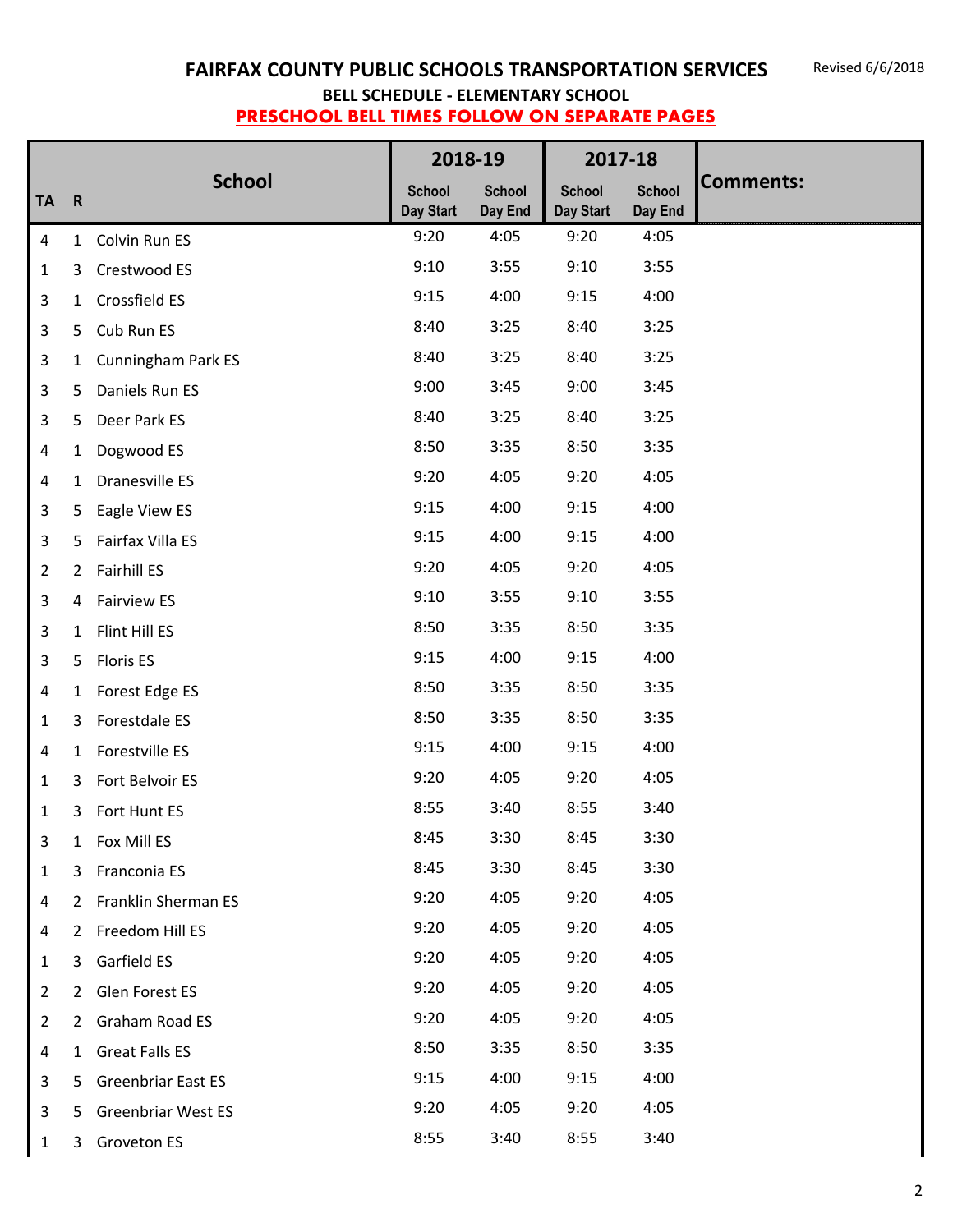|                         |                |                          |                            | 2018-19                  |                            | 2017-18                  |                  |
|-------------------------|----------------|--------------------------|----------------------------|--------------------------|----------------------------|--------------------------|------------------|
| <b>TA</b>               | $\mathbf R$    | <b>School</b>            | <b>School</b><br>Day Start | <b>School</b><br>Day End | <b>School</b><br>Day Start | <b>School</b><br>Day End | <b>Comments:</b> |
| $\mathbf{1}$            | 3              | <b>Gunston ES</b>        | 8:35                       | 3:20                     | 8:35                       | 3:20                     |                  |
| $\mathbf{1}$            | 4              | <b>Halley ES</b>         | 9:20                       | 4:05                     | 9:20                       | 4:05                     |                  |
| 4                       | $\overline{2}$ | Haycock ES               | 9:20                       | 4:05                     | 9:20                       | 4:05                     |                  |
| $\mathbf{1}$            | 3              | Hayfield ES              | 8:35                       | 3:20                     | 8:35                       | 3:20                     |                  |
| $\overline{a}$          | 1              | Herndon ES               | 9:20                       | 4:05                     | 9:20                       | 4:05                     |                  |
| $\mathbf{1}$            | 3              | <b>Hollin Meadows ES</b> | 8:25                       | 3:10                     | 8:25                       | 3:10                     |                  |
| $\overline{2}$          | 4              | <b>Hunt Valley ES</b>    | 9:20                       | 4:05                     | 9:20                       | 4:05                     |                  |
| $\overline{\mathbf{4}}$ | $\mathbf{1}$   | Hunters Woods ES         | 8:55                       | 3:40                     | 8:55                       | 3:40                     |                  |
| 4                       | $\mathbf{1}$   | <b>Hutchison ES</b>      | 8:50                       | 3:35                     | 8:50                       | 3:35                     |                  |
| $\mathbf{1}$            | 3              | Hybla Valley ES          | 9:20                       | 4:05                     | 9:20                       | 4:05                     |                  |
| $\mathbf{1}$            | 3              | <b>Island Creek ES</b>   | 8:35                       | 3:20                     | 8:35                       | 3:20                     |                  |
| $\overline{2}$          | 4              | Keene Mill ES            | 9:15                       | 4:00                     | 9:15                       | 4:00                     |                  |
| $\overline{\mathbf{4}}$ | $\overline{2}$ | Kent Gardens ES          | 8:50                       | 3:35                     | 8:50                       | 3:35                     |                  |
| $\overline{2}$          | 4              | Kings Glen ES            | 8:40                       | 3:25                     | 8:40                       | 3:25                     |                  |
| 2                       | 4              | Kings Park ES            | 8:40                       | 3:25                     | 8:40                       | 3:25                     |                  |
| 4                       | $\mathbf{1}$   | Lake Anne ES             | 8:50                       | 3:35                     | 8:50                       | 3:35                     |                  |
| 1                       | 3              | Lane ES                  | 9:20                       | 4:05                     | 9:20                       | 4:05                     |                  |
| $\mathbf{1}$            | 4              | Laurel Hill ES           | 9:20                       | 4:05                     | 9:20                       | 4:05                     |                  |
| 3                       | 4              | Laurel Ridge ES          | 9:10                       | 3:55                     | 9:10                       | 3:55                     |                  |
| 3                       | 5              | Lees Corner ES           | 8:50                       | 3:35                     | 8:50                       | 3:35                     |                  |
| 4                       | 2              | Lemon Road ES            | 8:15                       | 3:00                     | 8:15                       | 3:00                     |                  |
| $\overline{2}$          | 5              | Little Run ES            | 8:30                       | 3:15                     | 8:30                       | 3:15                     |                  |
| $\mathbf{3}$            | 5              | London Towne ES          | 8:20                       | 3:05                     | 8:20                       | 3:05                     |                  |
| $\mathbf{1}$            | 3              | Lorton Station ES        | 9:20                       | 4:05                     | 9:20                       | 4:05                     |                  |
| $\mathbf{3}$            | $\mathbf{1}$   | Louise Archer ES         | 9:15                       | 4:00                     | 9:15                       | 4:00                     |                  |
| $\mathbf{1}$            | 3              | Lynbrook ES              | 8:40                       | 3:25                     | 8:40                       | 3:25                     |                  |
| $\overline{2}$          | 5              | Mantua ES                | 9:20                       | 4:05                     | 9:20                       | 4:05                     |                  |
| 3                       | 1              | Marshall Road ES         | 9:20                       | 4:05                     | 9:20                       | 4:05                     |                  |
| $\overline{2}$          | $\overline{2}$ | Mason Crest ES           | 9:15                       | 4:00                     | 9:15                       | 4:00                     |                  |
| $\overline{4}$          | 5              | <b>McNair ES</b>         | 8:45                       | 3:30                     | 8:45                       | 3:30                     |                  |
| 3                       | $\mathbf{1}$   | Mosby Woods ES           | 8:35                       | 3:20                     | 8:35                       | 3:20                     |                  |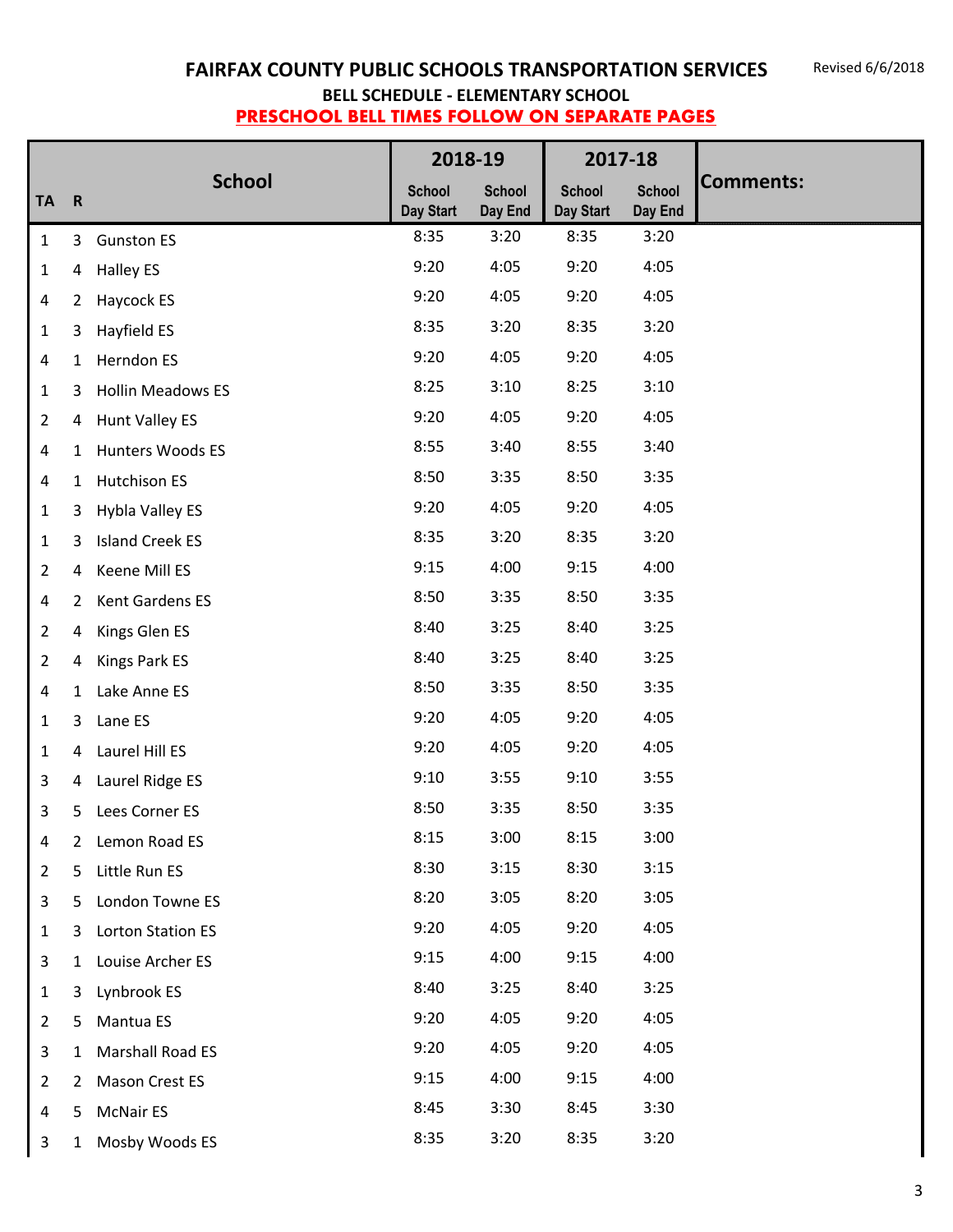|                |                |                             |                            | 2018-19                  | 2017-18                    |                          |                  |
|----------------|----------------|-----------------------------|----------------------------|--------------------------|----------------------------|--------------------------|------------------|
| <b>TA</b>      | $\mathsf{R}$   | <b>School</b>               | <b>School</b><br>Day Start | <b>School</b><br>Day End | <b>School</b><br>Day Start | <b>School</b><br>Day End | <b>Comments:</b> |
| $\mathbf{1}$   | 3              | Mount Eagle ES              | 8:45                       | 3:30                     | 8:45                       | 3:30                     |                  |
| $\mathbf{1}$   | 3              | Mount Vernon High (FECEP)   | 9:00                       | 3:35                     | 9:00                       | 3:35                     |                  |
| $\mathbf{1}$   | 3              | Mount Vernon Woods ES       | 8:30                       | 3:15                     | 8:30                       | 3:15                     |                  |
| 3              | $\mathbf{1}$   | Navy ES                     | 8:50                       | 3:35                     | 8:50                       | 3:35                     |                  |
| $\mathbf{1}$   | 4              | <b>Newington Forest ES</b>  | 8:50                       | 3:35                     | 8:50                       | 3:35                     |                  |
| $\overline{2}$ | $\overline{2}$ | North Springfield ES        | 8:45                       | 3:30                     | 8:45                       | 3:30                     |                  |
| 3              | 5              | Oak Hill ES                 | 8:45                       | 3:30                     | 8:45                       | 3:30                     |                  |
| 3              | 4              | Oak View ES                 | 8:30                       | 3:15                     | 8:30                       | 3:15                     |                  |
| 3              | $\mathbf{1}$   | Oakton ES                   | 9:15                       | 4:00                     | 9:15                       | 4:00                     |                  |
| $\overline{2}$ | 5              | Olde Creek ES               | 8:30                       | 3:15                     | 8:30                       | 3:15                     |                  |
| $\overline{2}$ | 4              | Orange Hunt ES              | 8:45                       | 3:30                     | 8:45                       | 3:30                     |                  |
| $\overline{2}$ | $\overline{2}$ | Parklawn ES                 | 8:40                       | 3:25                     | 8:40                       | 3:25                     |                  |
| $\overline{2}$ | $\overline{2}$ | Pine Spring ES              | 8:45                       | 3:30                     | 8:45                       | 3:30                     |                  |
| 3              | 5              | Poplar Tree ES              | 8:40                       | 3:25                     | 8:40                       | 3:25                     |                  |
| 3              | 5              | Providence ES               | 8:40                       | 3:25                     | 8:40                       | 3:25                     |                  |
| $\overline{2}$ | 4              | Ravensworth ES              | 8:35                       | 3:20                     | 8:35                       | 3:20                     |                  |
| $\mathbf{1}$   | 3              | Riverside ES                | 9:05                       | 3:50                     | 9:05                       | 3:50                     |                  |
| 3              | 4              | Robinson SS (FECEP)         | 9:00                       | 3:35                     | 9:00                       | 3:35                     |                  |
| $\overline{2}$ | 4              | <b>Rolling Valley ES</b>    | 9:15                       | 4:00                     | 9:15                       | 4:00                     |                  |
| 1              | 3              | Rose Hill ES                | 9:15                       | 4:00                     | 9:15                       | 4:00                     |                  |
| 2              | 4              | Sangster ES                 | 9:10                       | 3:55                     | 9:10                       | 3:55                     |                  |
| $1\,$          | 3              | Saratoga ES                 | 9:20                       | 4:05                     | 9:20                       | 4:05                     |                  |
| 4              | $\overline{2}$ | Shrevewood ES               | 9:20                       | 4:05                     | 9:20                       | 4:05                     |                  |
| 1              | 4              | Silverbrook ES              | 8:50                       | 3:35                     | 8:50                       | 3:35                     |                  |
| $\overline{2}$ |                | 2 Sleepy Hollow ES          | 8:45                       | 3:30                     | 8:45                       | 3:30                     |                  |
| 4              | $\mathbf{1}$   | Spring Hill ES              | 8:50                       | 3:35                     | 8:50                       | 3:35                     |                  |
| $\mathbf 1$    | 3              | Springfield Estates ES      | 9:20                       | 4:05                     | 9:20                       | 4:05                     |                  |
| 4              | $\overline{2}$ | Stenwood ES                 | 8:40                       | 3:25                     | 8:40                       | 3:25                     |                  |
| $\mathbf{1}$   | 3              | <b>Stratford Landing ES</b> | 9:10                       | 3:55                     | 9:10                       | 3:55                     |                  |
| 4              |                | 1 Sunrise Valley ES         | 9:20                       | 4:05                     | 9:20                       | 4:05                     |                  |
| $\mathbf{3}$   | 4              | <b>Terra Centre ES</b>      | 8:40                       | 3:25                     | 8:40                       | 3:25                     |                  |

Ш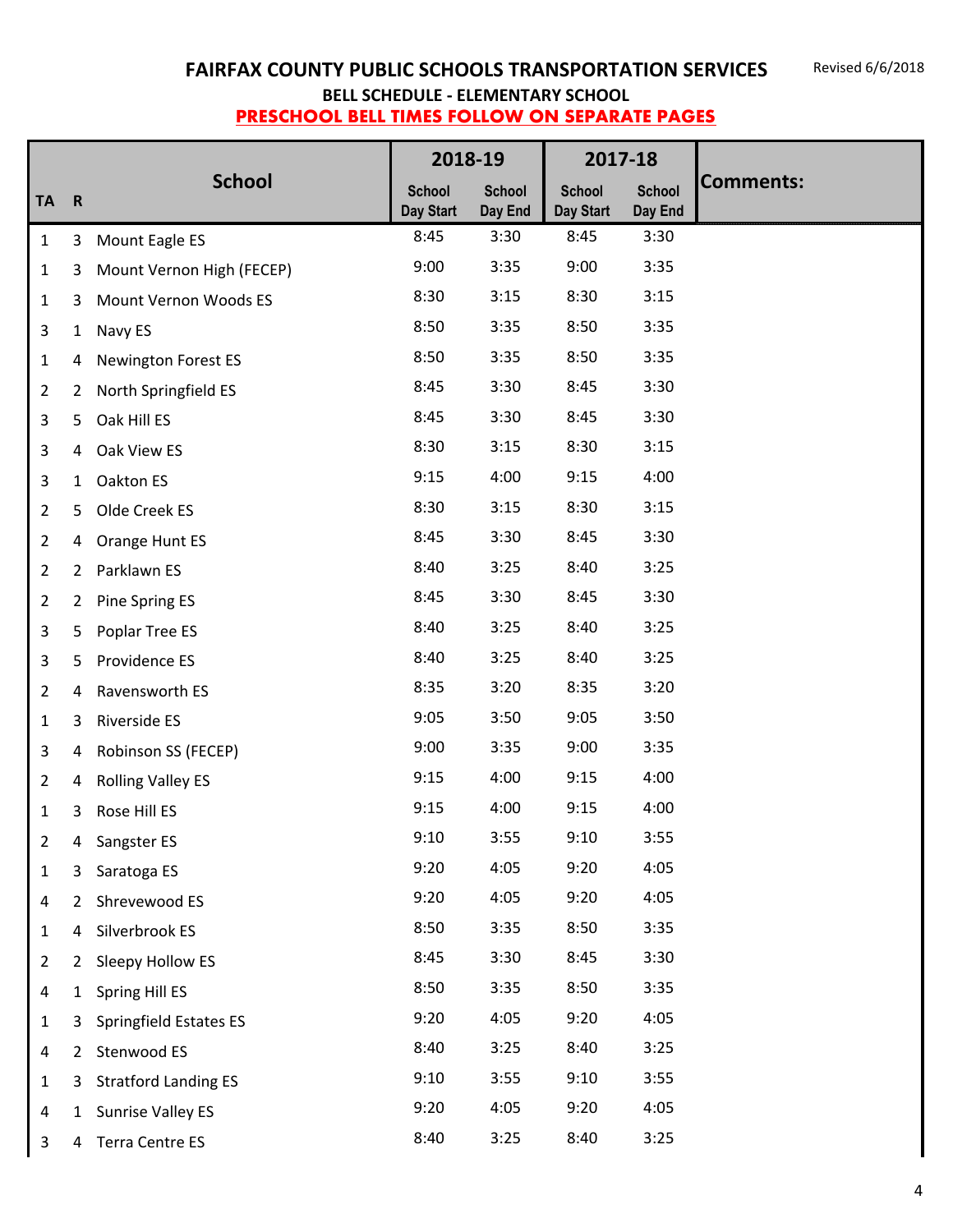|                |                |                            | 2018-19                    |                          | 2017-18                    |                          |                  |
|----------------|----------------|----------------------------|----------------------------|--------------------------|----------------------------|--------------------------|------------------|
| <b>TA</b>      | $\mathbf R$    | <b>School</b>              | <b>School</b><br>Day Start | <b>School</b><br>Day End | <b>School</b><br>Day Start | <b>School</b><br>Day End | <b>Comments:</b> |
| 4              |                | 1 Terraset ES              | 9:20                       | 4:05                     | 9:20                       | 4:05                     |                  |
| $\overline{2}$ | 2              | Timber Lane ES             | 8:50                       | 3:35                     | 8:50                       | 3:35                     |                  |
| 3              |                | 4 Union Mill ES            | 8:45                       | 3:30                     | 8:45                       | 3:30                     |                  |
| 3              | $\mathbf{1}$   | Vienna ES                  | 8:45                       | 3:30                     | 8:45                       | 3:30                     |                  |
| 3              |                | 5 Virginia Run ES          | 9:15                       | 4:00                     | 9:15                       | 4:00                     |                  |
| $\overline{2}$ | 5              | <b>Wakefield Forest ES</b> | 8:40                       | 3:25                     | 8:40                       | 3:25                     |                  |
| 3              |                | 1 Waples Mill ES           | 9:15                       | 4:00                     | 9:15                       | 4:00                     |                  |
| $\mathbf{1}$   | 3              | <b>Washington Mill ES</b>  | 8:35                       | 3:20                     | 8:35                       | 3:20                     |                  |
| $\mathbf{1}$   | 3              | Waynewood ES               | 9:15                       | 4:00                     | 9:15                       | 4:00                     |                  |
| $\mathbf{1}$   | 3              | West Potomac High (FECEP)  | 9:00                       | 3:35                     | 9:00                       | 3:35                     |                  |
| $\overline{2}$ |                | 4 West Springfield ES      | 8:50                       | 3:35                     | 8:50                       | 3:35                     |                  |
| 4              |                | 2 Westbriar ES             | 9:20                       | 4:05                     | 9:20                       | 4:05                     |                  |
| 4              |                | 2 Westgate ES              | 8:50                       | 3:35                     | 8:50                       | 3:35                     |                  |
| $\overline{2}$ |                | 2 Westlawn ES              | 8:45                       | 3:30                     | 8:45                       | 3:30                     |                  |
| $\overline{2}$ | $2^{\circ}$    | Weyanoke ES                | 8:35                       | 3:20                     | 8:35                       | 3:20                     |                  |
| $\overline{2}$ | 4              | White Oaks ES              | 9:20                       | 4:05                     | 9:20                       | 4:05                     |                  |
| $\overline{3}$ | 5              | <b>Willow Springs ES</b>   | 9:15                       | 4:00                     | 9:15                       | 4:00                     |                  |
| 4              | $\mathbf{1}$   | <b>Wolftrap ES</b>         | 8:30                       | 3:15                     | 8:30                       | 3:15                     |                  |
| $\overline{2}$ | $\overline{2}$ | Woodburn ES                | 9:20                       | 4:05                     | 9:20                       | 4:05                     |                  |
| $\mathbf{1}$   | 3              | Woodlawn ES                | 9:20                       | 4:05                     | 9:20                       | 4:05                     |                  |
| $\mathbf{1}$   | 3              | Woodley Hills ES           | 8:45                       | 3:30                     | 8:45                       | 3:30                     |                  |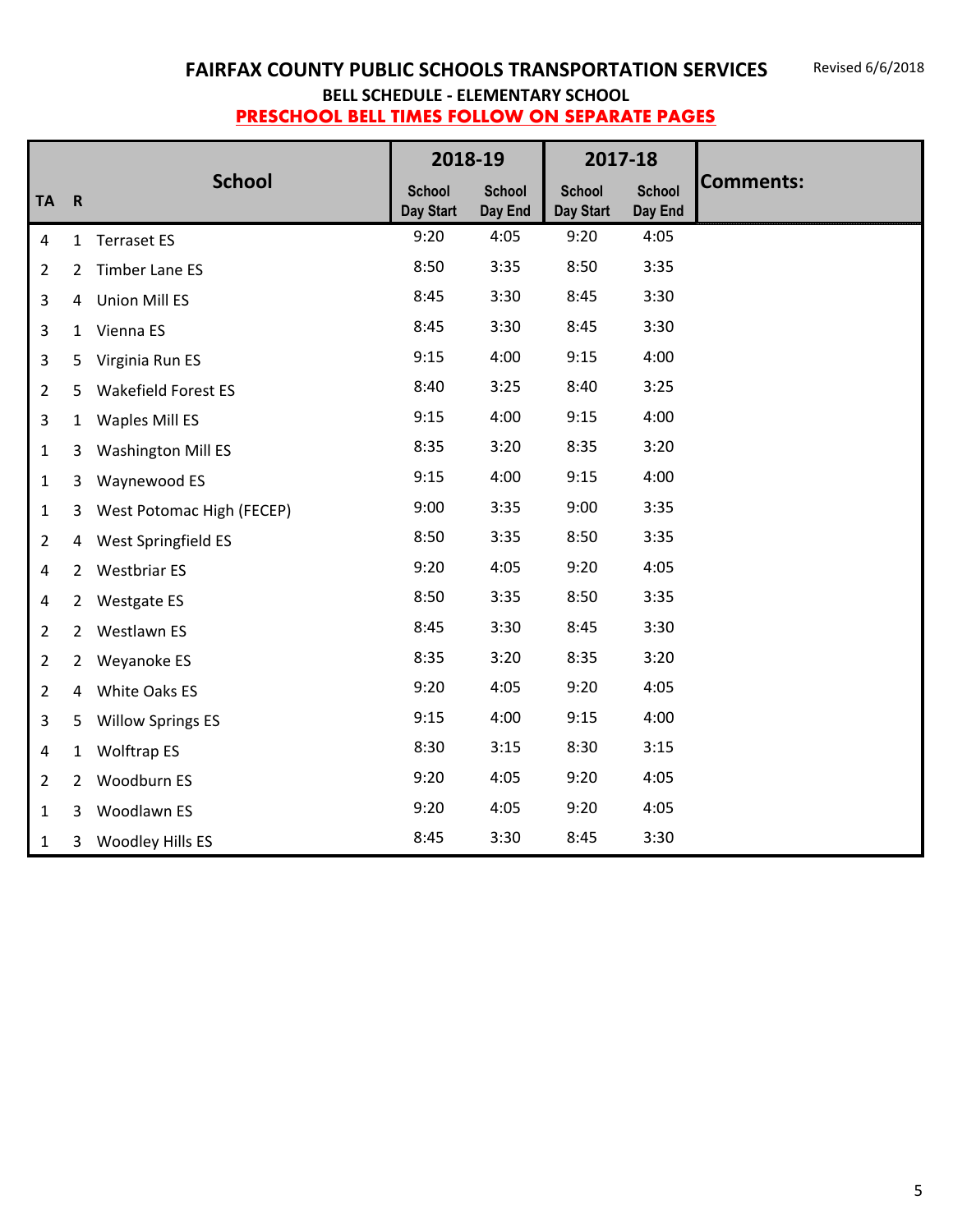FAIRFAX COUNTY PUBLIC SCHOOLS TRANSPORTATION SERVICES Revised 6/6/2018

#### **BELL SCHEDULE - MIDDLE SCHOOL** �

**Start and End Time**

|                |                |                   | 2018-19                    |                          | 2017-18                    |                          |                 |
|----------------|----------------|-------------------|----------------------------|--------------------------|----------------------------|--------------------------|-----------------|
| <b>TA</b>      | $\mathbf R$    | <b>School</b>     | <b>School</b><br>Day Start | <b>School</b><br>Day End | <b>School</b><br>Day Start | <b>School</b><br>Day End | <b>Comments</b> |
| $\overline{2}$ |                | 4 Burke School    | 7:30                       | 2:15                     | 7:30                       | 2:15                     |                 |
| 3              | 1              | Carson MS         | 7:30                       | 2:15                     | 7:30                       | 2:15                     |                 |
| 4              |                | 1 Cooper MS       | 7:30                       | 2:15                     | 7:30                       | 2:15                     |                 |
| 3              | 5              | Franklin MS       | 7:30                       | 2:15                     | 7:30                       | 2:15                     |                 |
| $\overline{2}$ | 5              | Frost MS          | 7:30                       | 2:15                     | 7:30                       | 2:15                     |                 |
| $\overline{2}$ | $\overline{2}$ | <b>Glasgow MS</b> | 7:30                       | 2:15                     | 7:30                       | 2:15                     |                 |
| 4              | $\mathbf{1}$   | Herndon MS        | 7:30                       | 2:15                     | 7:30                       | 2:15                     |                 |
| $\overline{2}$ |                | 2 Holmes MS       | 7:30                       | 2:15                     | 7:30                       | 2:15                     |                 |
| 4              | $\mathbf{1}$   | Hughes MS         | 7:30                       | 2:15                     | 7:30                       | 2:15                     |                 |
| $\overline{2}$ | 4              | <b>Irving MS</b>  | 7:30                       | 2:15                     | 7:30                       | 2:15                     |                 |
| $\overline{2}$ | $\overline{2}$ | Jackson MS        | 7:30                       | 2:15                     | 7:30                       | 2:15                     |                 |
| $\mathbf{1}$   | 3              | Key Ctr           | 8:00                       | 2:00                     | 8:00                       | 2:00                     |                 |
| $\mathbf{1}$   | 3              | Key MS            | 7:30                       | 2:15                     | 7:30                       | 2:15                     |                 |
| 4              | $\overline{2}$ | Kilmer Ctr        | 7:45                       | 1:45                     | 7:45                       | 1:45                     |                 |
| 4              | $\mathbf{2}$   | Kilmer MS         | 7:30                       | 2:15                     | 7:30                       | 2:15                     |                 |
| 3              | 5              | Lanier MS         | 7:30                       | 2:15                     | 7:30                       | 2:15                     |                 |
| 3              | 4              | Liberty MS        | 7:30                       | 2:15                     | 7:30                       | 2:15                     |                 |
| 4              | $\mathbf{2}$   | Longfellow MS     | 7:30                       | 2:15                     | 7:30                       | 2:15                     |                 |
| $\overline{2}$ | $\mathbf{2}$   | Montrose ALC      | 7:10                       | 1:20                     | 7:10                       | 1:30                     |                 |
| $\overline{2}$ |                | 2 Poe MS          | 7:30                       | 2:15                     | 7:30                       | 2:15                     |                 |
| 3              |                | 5 Rocky Run MS    | 7:30                       | 2:15                     | 7:30                       | 2:15                     |                 |
| $\mathbf{1}$   | 3              | Sandburg MS       | 7:30                       | 2:15                     | 7:30                       | 2:15                     |                 |
| $\mathbf{1}$   |                | 4 South County MS | 7:30                       | 2:15                     | 7:30                       | 2:15                     |                 |
| 3              |                | 5 Stone MS        | 7:30                       | 2:15                     | 7:30                       | 2:15                     |                 |
| 3              | $\mathbf{1}$   | Thoreau MS        | 7:30                       | 2:15                     | 7:30                       | 2:15                     |                 |
| 1              | 3              | <b>Twain MS</b>   | 7:30                       | 2:15                     | 7:30                       | 2:15                     |                 |
| $\mathbf{1}$   | 3              | Whitman MS        | 7:30                       | 2:15                     | 7:30                       | 2:15                     |                 |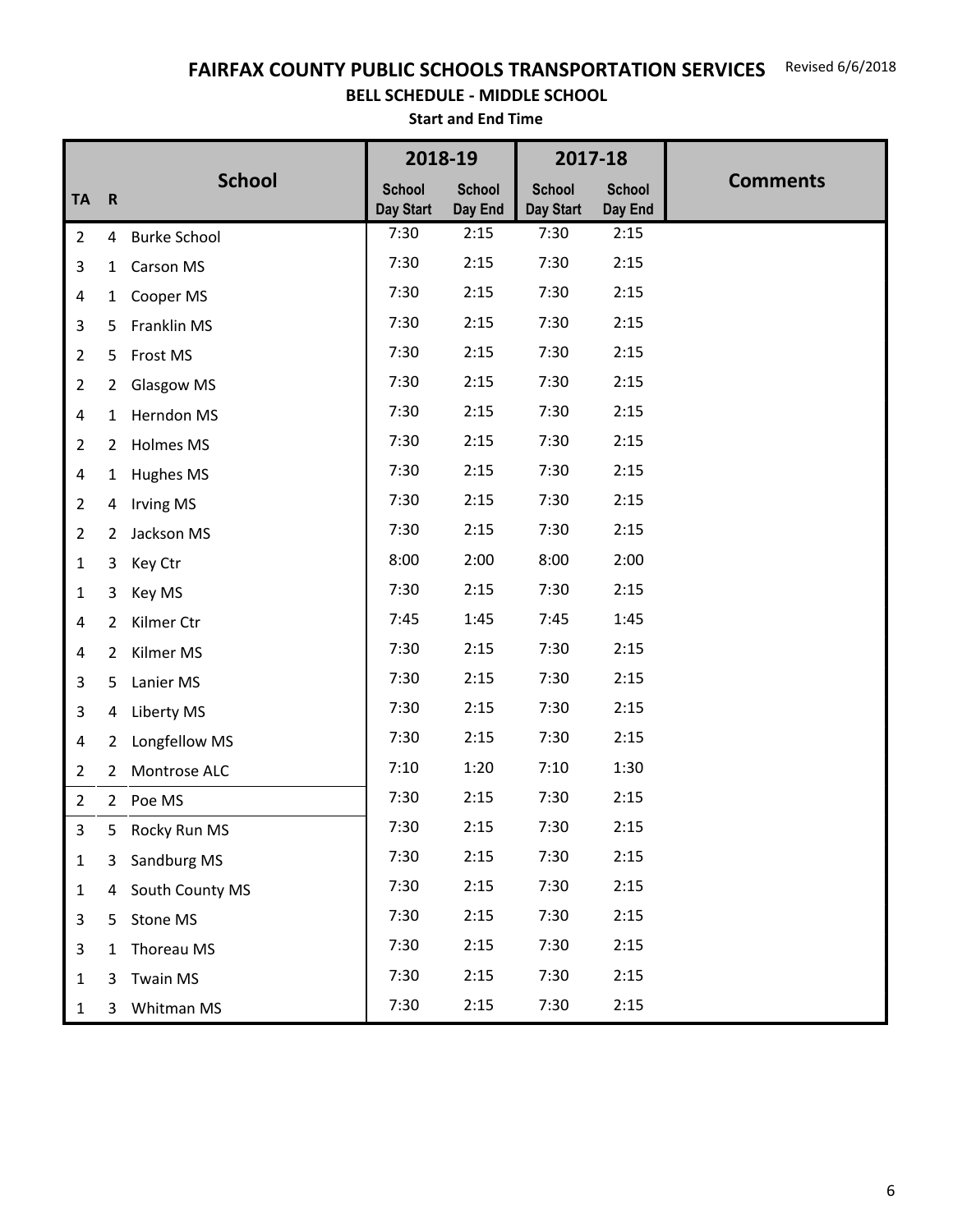# FAIRFAX COUNTY PUBLIC SCHOOLS TRANSPORTATION SERVICES Revised 6/6/2018

#### **BELL SCHEDULE - HIGH SCHOOL** �

**Start and End Time**

|                |                |                             | 2018-19              |                 |                      | 2017-18         |                 |
|----------------|----------------|-----------------------------|----------------------|-----------------|----------------------|-----------------|-----------------|
| <b>TA</b>      | $\mathbf R$    | <b>School</b>               | <b>School</b>        | <b>School</b>   | <b>School</b>        | <b>School</b>   | <b>Comments</b> |
| $\overline{2}$ |                | 2 Annandale HS              | Day Start<br>8:10    | Day End<br>2:55 | Day Start<br>8:10    | Day End<br>2:55 |                 |
| $\mathbf{1}$   | 3              | Bryant ALC                  | inc w/ Bryant ALT HS |                 | inc w/ Bryant ALT HS |                 |                 |
| $\mathbf{1}$   | 3              | Bryant ALT HS (PO)          | 8:00                 | 2:45            | 8:00                 | 2:45            |                 |
| 4              | 1              | Cedar Lane School           | 8:00                 | 2:45            | 8:00                 | 2:45            |                 |
| 3              | 4              | Centreville HS              | 8:10                 | 2:55            | 8:10                 | 2:55            |                 |
| 3              | 5              | Chantilly HS                | 8:10                 | 2:55            | 8:10                 | 2:55            |                 |
| 4              | $\mathbf{2}$   | Davis Center                | 8:00                 | 2:45            | 8:00                 | 2:45            |                 |
| $\mathbf{1}$   | 3              | Edison HS                   | 8:10                 | 2:55            | 8:10                 | 2:55            |                 |
| 3              | 5              | Fairfax HS                  | 8:10                 | 2:55            | 8:10                 | 2:55            |                 |
| $2^{\circ}$    | $2^{\circ}$    | Falls Church HS             | 8:10                 | 2:55            | 8:10                 | 2:55            |                 |
| $\mathbf{1}$   | 3              | Hayfield SS                 | 8:00                 | 2:45            | 8:00                 | 2:45            |                 |
| 4              | $\mathbf{1}$   | Herndon HS                  | 8:10                 | 2:55            | 8:10                 | 2:55            |                 |
| 3              | $\overline{2}$ | Jefferson HS                | 8:40                 | 4:00            | 8:40                 | 4:00            |                 |
| $\overline{2}$ | $\overline{4}$ | Lake Braddock SS            | 8:00                 | 2:45            | 8:00                 | 2:45            |                 |
| 4              | $\mathbf{1}$   | Langley HS                  | 8:10                 | 2:55            | 8:10                 | 2:55            |                 |
| $\mathbf{1}$   | 3              | Lee HS                      | 8:10                 | 2:55            | 8:10                 | 2:55            |                 |
| 3              | $\mathbf{1}$   | <b>Madison HS</b>           | 8:10                 | 2:55            | 8:10                 | 2:55            |                 |
| 4              | $\overline{2}$ | <b>Marshall HS</b>          | 8:10                 | 2:55            | 8:10                 | 2:55            |                 |
| 4              | $\mathbf{2}$   | McLean HS                   | 8:10                 | 2:55            | 8:10                 | 2:55            |                 |
| 3              | 4              | Mountain View ALC ALT HS/PO | 8:00                 | 2:45            | 8:00                 | 2:45            |                 |
| 1              | 3              | Mount Vernon HS             | 8:10                 | 2:55            | 8:10                 | 2:55            |                 |
| 3              | $\mathbf{1}$   | Oakton HS                   | 8:10                 | 2:55            | 8:10                 | 2:55            |                 |
| 1              | 3              | Pulley Ctr                  | 8:10                 | 2:55            | 8:10                 | 2:55            |                 |
| $\mathbf{1}$   | 3              | Quander Road Ctr            | inc with Pulley Ctr  |                 | inc with Pulley Ctr  |                 |                 |
| 3              | 4              | Robinson SS                 | 8:00                 | 2:45            | 8:00                 | 2:45            |                 |
| $\mathbf{1}$   | 4              | South County HS             | 8:10                 | 2:55            | 8:10                 | 2:55            |                 |
| 4              | $\mathbf{1}$   | South Lakes HS              | 8:10                 | 2:55            | 8:10                 | 2:55            |                 |
| $\overline{2}$ | $\mathbf{2}$   | <b>Stuart HS</b>            | 8:10                 | 2:55            | 8:10                 | 2:55            |                 |
| $\mathbf 1$    | 3              | West Potomac HS             | 8:10                 | 2:55            | 8:10                 | 2:55            |                 |
| $\overline{2}$ | 4              | West Springfield HS         | 8:10                 | 2:55            | 8:10                 | 2:55            |                 |
| 3              | 5              | Westfield HS                | 8:10                 | 2:55            | 8:10                 | 2:55            |                 |
| $\overline{2}$ | 5              | Woodson HS                  | 8:10                 | 2:55            | 8:10                 | 2:55            |                 |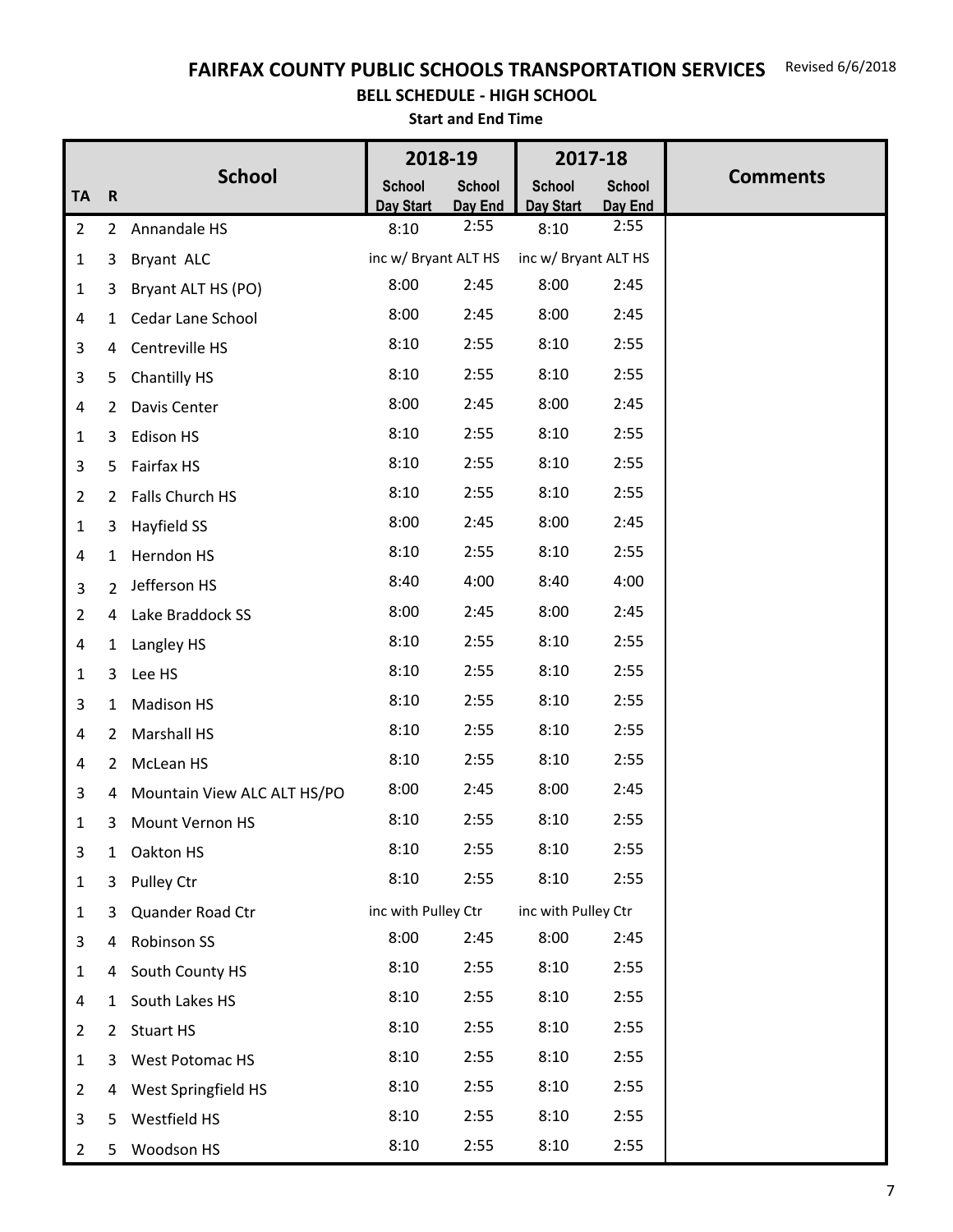# FAIRFAX COUNTY PUBLIC SCHOOLS TRANSPORTATION SERVICES 6/6/2018 **AM PRESCHOOL BELL SCHEDULE -**

|                |                |                           | 2018-2019 |                            |                          | 2017-2018                  |                          |                |
|----------------|----------------|---------------------------|-----------|----------------------------|--------------------------|----------------------------|--------------------------|----------------|
| <b>TA</b>      | R              | <b>School</b>             | Program   | <b>School</b><br>Day Start | <b>School</b><br>Day End | <b>School</b><br>Day Start | <b>School</b><br>Day End | <b>Comment</b> |
| 4              | 1              | Aldrin El                 | PAC       | 9:20                       | 4:05                     | 9:20                       | 4:05                     |                |
| 4              | $\mathbf{1}$   | Aldrin El                 | PS        | 9:20                       | 12:40                    | 9:20                       | 12:40                    |                |
| $\overline{2}$ | $\overline{2}$ | <b>Baileys El</b>         | PS        | 9:10                       | 12:30                    | 9:10                       | 12:30                    |                |
| $\overline{2}$ | $\overline{2}$ | <b>Belvedere El</b>       | PAC       | 9:20                       | 4:05                     | 9:20                       | 4:05                     |                |
| $\overline{2}$ | 2              | <b>Belvedere El</b>       | PS        | 9:20                       | 12:40                    | 9:20                       | 12:40                    |                |
| 3              | 4              | <b>Bonnie Brae</b>        | PS        | 9:10                       | 12:30                    | 9:10                       | 12:30                    |                |
| 3              | 4              | <b>Bonnie Brae</b>        | PAC       | 9:10                       | 3:55                     |                            |                          |                |
| $\mathbf{1}$   | 3              | <b>Bucknell El</b>        | PS        | 8:55                       | 12:15                    | 8:55                       | 12:15                    |                |
| 1              | 3              | <b>Bucknell El</b>        | PAC       | 8:55                       | 3:40                     | 8:55                       | 3:40                     |                |
| $\mathbf{1}$   | 3              | <b>Bush Hill El</b>       | PS        | 9:10                       | 12:30                    | 9:10                       | 12:30                    |                |
| $\mathbf{1}$   | 3              | <b>Bush Hill El</b>       | PAC       | 9:10                       | 3:55                     | 9:10                       | 3:55                     |                |
| $\overline{2}$ | 2              | Camelot El                | PS/HI     | 9:20                       | 1:20                     | 9:20                       | 1:20                     |                |
| $\overline{2}$ | 4              | <b>Cardinal Forest El</b> | PS        | 9:10                       | 12:30                    | 9:10                       | 12:30                    |                |
| 3              | 4              | Centre Ridge ES           | PS        | 8:55                       | 12:15                    | 8:55                       | 12:15                    |                |
| 3              | 4              | Centreville El            | PS        | 9:15                       | 12:35                    |                            |                          |                |
| 3              | 4              | Centreville El            | PAC       | 9:15                       | 4:00                     | 9:15                       | 4:00                     |                |
| $\overline{2}$ | 4              | Cherry Run El             | PAC       | 9:20                       | 4:05                     | 9:20                       | 4:05                     |                |
| $\overline{2}$ | 4              | Cherry Run El             | PS        | 9:20                       | 12:40                    | 9:20                       | 12:40                    |                |
| 4              | 1              | Clearview El              | PAC       | 9:15                       | 4:00                     | 9:15                       | 4:00                     |                |
| 4              | 1              | Clearview El              | PS        | 9:15                       | 12:35                    | 9:15                       | 12:35                    |                |
| 3              | 4              | Colin Powell El           | PAC       | 9:15                       | 4:00                     | 9:15                       | 4:00                     |                |
| $\overline{2}$ | $\overline{2}$ | Columbia EL               | PAC       | 9:20                       | 4:05                     | 9:20                       | 4:05                     |                |
| 4              | $\mathbf 1$    | Colvin Run El             | PS        | 9:20                       | 12:40                    | 9:20                       | 12:40                    |                |
| 4              | 1              | Colvin Run El             | PAC       | 9:20                       | 4:05                     | 9:20                       | 4:05                     |                |
| 3              | $\mathbf{1}$   | Crossfield El             | PS        | 9:15                       | 12:35                    | 9:15                       | 12:35                    |                |
| 3              | 5              | Cub Run El                | PAC       | 9:10                       | 3:55                     | 9:15                       | 3:55                     |                |
| 3              | 5              | Cub Run El                | PS        | 9:10                       | 12:30                    | 9:10                       | 12:30                    |                |
| $\overline{3}$ | 1              | Cunningham Park El        | <b>PS</b> | 9:10                       | 12:30                    | 9:10                       | 12:30                    |                |
| 3              | $\mathbf{1}$   | Cunningham Park El        | PAC       | 9:10                       | 3:55                     |                            |                          |                |
| 3              | 5              | Deer Park El              | PAC       | 8:40                       | 3:25                     | 8:40                       | 3:25                     |                |
| 3              | 5              | Deer Park El              | PS        | 8:40                       | 12:00                    | 8:40                       | 12:00                    |                |
| 4              | 1              | Dogwood EL                | PAC       | 8:50                       | 3:35                     |                            |                          |                |
| 4              | 1              | Dogwood EL                | PS        | 8:50                       | 12:10                    |                            |                          |                |
| 4              | 1              | Dranesville El            | PAC       | 9:20                       | 4:05                     | 9:20                       | 4:05                     |                |
| 4              | 1              | Dranesville El            | PS        | 9:20                       | 12:40                    | 9:20                       | 12:40                    |                |
| 3              | 5              | Eagle View El             | PS        | 9:15                       | 12:35                    | 9:15                       | 12:35                    |                |
| 3              | 5              | Fairfax Villa El          | <b>PS</b> | 9:15                       | 12:35                    | 9:15                       | 12:35                    |                |
| 4              | 1              | Forest Edge El            | PAC       | 8:50                       | 3:35                     | 8:50                       | 3:35                     |                |
| 4              | 1              | Forest Edge El            | <b>PS</b> | 8:50                       | 12:10                    | 8:50                       | 12:10                    |                |
| $\mathbf{1}$   | 3              | Forestdale El             | PAC       | 8:50                       | 3:35                     | 8:50                       | 3:35                     |                |
| $\mathbf{1}$   | 3              | Forestdale El             | PS        | 8:50                       | 12:10                    | 8:50                       | 12:10                    |                |
| $\mathbf{1}$   | 3              | Fort Belvoir El           | <b>PS</b> | 9:20                       | 12:40                    | 9:20                       | 12:40                    |                |
| 1              | 3              | Fort Belvoir El           | PAC       | 9:20                       | 4:05                     | 9:20                       | 4:05                     |                |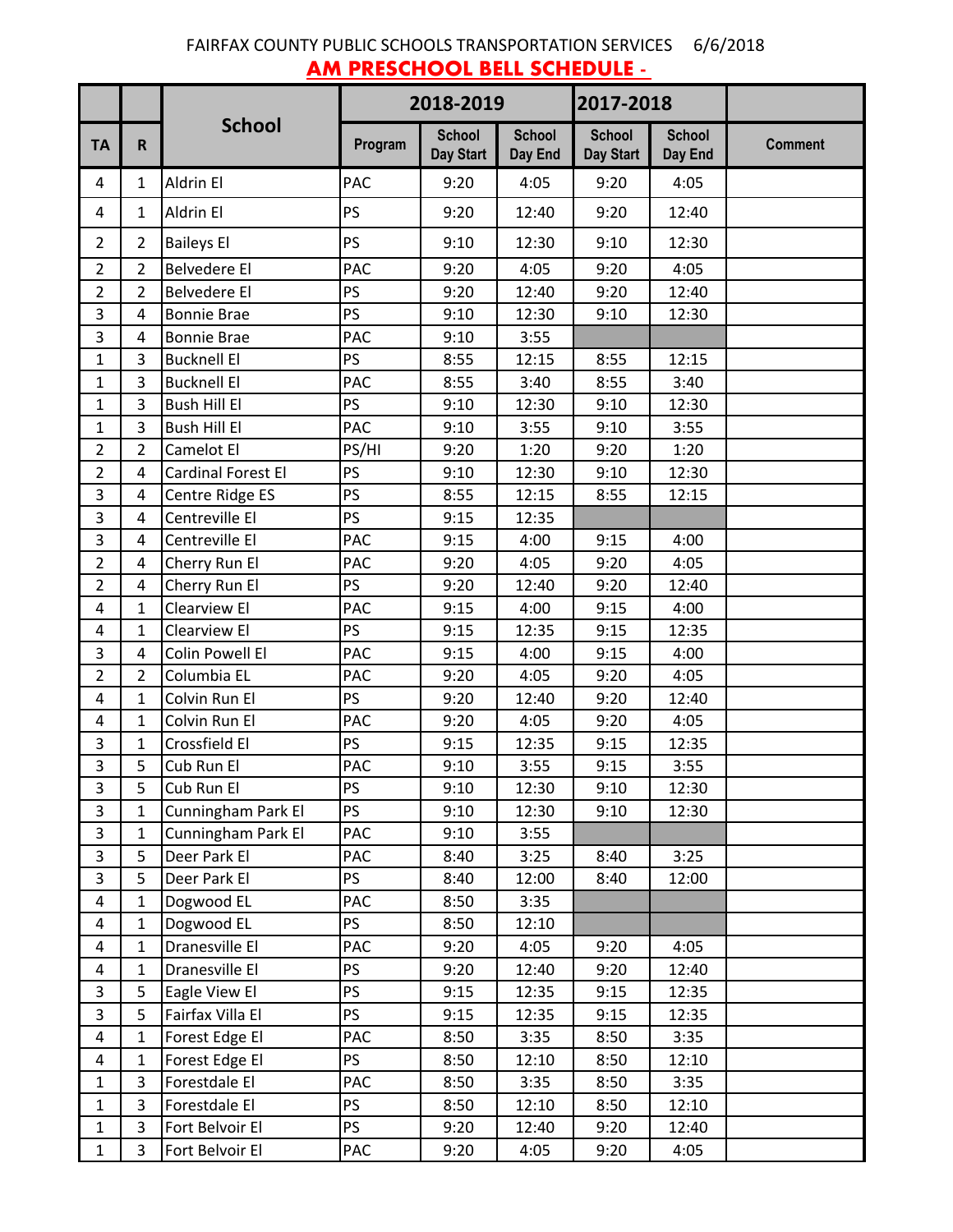# FAIRFAX COUNTY PUBLIC SCHOOLS TRANSPORTATION SERVICES 6/6/2018 **AM PRESCHOOL BELL SCHEDULE -**

| 4              | $\overline{2}$ | Freedom Hill El             | <b>PS</b>  | 9:20 | 12:40 | 9:20 | 12:40 |  |
|----------------|----------------|-----------------------------|------------|------|-------|------|-------|--|
| $\overline{2}$ | $\overline{2}$ | Glen Forest El              | <b>PS</b>  | 9:20 | 12:40 | 9:20 | 12:40 |  |
| 3              | 5              | Greenbriar East El          | PAC        | 9:15 | 4:00  | 9:15 | 4:00  |  |
| 3              | 5              | <b>Greenbriar East El</b>   | <b>PS</b>  | 9:15 | 12:35 | 9:15 | 12:35 |  |
| $\mathbf{1}$   | $\overline{3}$ | <b>Gunston EL</b>           | <b>PS</b>  | 8:35 | 11:55 | 8:35 | 11:55 |  |
| $\mathbf{1}$   | 4              | Halley El                   | PAC        | 9:20 | 4:05  | 9:20 | 4:05  |  |
| $\mathbf{1}$   | 4              | Halley El                   | <b>PS</b>  | 9:20 | 12:40 | 9:20 | 12:40 |  |
| $\mathbf{1}$   | $\overline{3}$ | <b>Island Creek El</b>      | PAC        | 9:00 | 3:45  | 9:00 | 3:45  |  |
| $\mathbf{1}$   | $\overline{3}$ | <b>Island Creek El</b>      | PS         | 9:00 | 12:20 | 9:00 | 12:20 |  |
| $\overline{2}$ | 4              | Kings Park El               | PAC        | 8:40 | 3:25  | 8:40 | 3:25  |  |
| $\overline{2}$ | 4              | Kings Park El               | <b>PS</b>  | 8:40 | 12:00 | 8:40 | 12:00 |  |
| 4              | $\mathbf{1}$   | Lake Anne EL                | PS         | 8:50 | 12:10 |      |       |  |
| 4              | $\overline{2}$ | Lemon Road El               | <b>PS</b>  | 8:55 | 12:15 | 8:55 | 12:15 |  |
| $\overline{2}$ | 5              | Little Run El               | PAC        | 9:05 | 3:50  | 9:05 | 3:50  |  |
| $\overline{2}$ | 5              | Little Run El               | <b>PS</b>  | 9:05 | 12:25 | 9:05 | 12:25 |  |
| $\overline{2}$ | $\overline{2}$ | Mason Crest El              | PS         | 9:15 | 12:35 | 9:15 | 12:35 |  |
| $\overline{2}$ | $\overline{2}$ | Mason Crest El              | PAC        | 9:15 | 4:00  | 9:15 | 4:00  |  |
| $\overline{3}$ | 5              | <b>McNair El</b>            | <b>PS</b>  | 8:45 | 12:05 | 8:45 | 12:05 |  |
| $\mathbf{1}$   | 3              | Mt. Vernon Woods El         | <b>PS</b>  | 8:30 | 11:50 | 8:30 | 11:50 |  |
| $\overline{2}$ | $\overline{2}$ | N. Springfield El           | PAC        | 9:10 | 3:55  | 9:10 | 3:55  |  |
| $\overline{2}$ | $\overline{2}$ | N. Springfield El           | <b>PS</b>  | 9:10 | 12:30 | 9:10 | 12:30 |  |
| $\overline{3}$ | 5              | Oak Hill El                 | PAC        | 9:05 | 3:50  | 9:05 | 3:50  |  |
| $\overline{3}$ | 5              | Oak Hill El                 | <b>PS</b>  | 9:05 | 12:25 | 9:05 | 12:25 |  |
| $\overline{2}$ | $\overline{2}$ | Parklawn El                 | <b>PAC</b> | 9:10 | 3:55  | 9:10 | 3:55  |  |
| 4              | $\overline{2}$ | <b>Pimmit Hills</b>         | PAC        | 9:00 | 3:45  | 9:00 | 3:45  |  |
| 4              | $\overline{2}$ | <b>Pimmit Hills</b>         | <b>PS</b>  | 9:00 | 12:20 | 9:00 | 12:20 |  |
| $\overline{2}$ | $\overline{2}$ | Pine Springs El             | PAC        | 9:15 | 3:55  | 9:15 | 3:55  |  |
| $\overline{2}$ | $\overline{2}$ | Pine Springs El             | <b>PS</b>  | 9:15 | 12:35 | 9:15 | 12:35 |  |
| 3              | 5              | Poplar Tree                 | <b>PS</b>  | 9:15 | 12:35 | 9:15 | 12:35 |  |
| $\overline{2}$ | $\overline{4}$ | Ravensworth El              | PS         | 9:05 | 12:25 | 9:05 | 12:25 |  |
| 1              | 3              | Riverside El                | PAC        | 9:15 | 4:00  | 9:15 | 4:00  |  |
| 1              | 3              | Riverside El                | <b>PS</b>  | 9:15 | 12:35 | 9:15 | 12:35 |  |
| $\mathbf{1}$   | 3              | Rose Hill El                | <b>PAC</b> | 9:15 | 4:00  | 9:15 | 4:00  |  |
| $\mathbf{1}$   | 3              | Rose Hill El                | <b>PS</b>  | 9:15 | 12:35 | 9:15 | 12:35 |  |
| 4              | $\overline{2}$ | Stenwood El                 | <b>PS</b>  | 9:05 | 12:25 | 9:05 | 12:25 |  |
| $\mathbf{1}$   | 3              | <b>Stratford Landing El</b> | PAC        | 9:05 | 3:50  | 9:05 | 3:50  |  |
| $\mathbf{1}$   | 3              | <b>Stratford Landing El</b> | <b>PS</b>  | 9:05 | 12:25 | 9:05 | 12:25 |  |
| 3              | 4              | Terra Centre El             | PAC        | 9:05 | 3:50  | 9:05 | 3:50  |  |
| $\overline{3}$ | 4              | Terra Centre El             | <b>PS</b>  | 9:05 | 12:25 | 9:05 | 12:25 |  |
| $\overline{4}$ | $\mathbf{1}$   | <b>Terraset EL</b>          | PAC        | 9:20 | 4:05  |      |       |  |
| $\overline{4}$ | $\mathbf{1}$   | <b>Terraset EL</b>          | <b>PS</b>  | 9:20 | 12:40 |      |       |  |
| $\overline{2}$ | $\overline{2}$ | Timber Lane El              | <b>PS</b>  | 9:00 | 12:20 | 9:00 | 12:20 |  |
| $2^{\circ}$    | $\overline{2}$ | Timber Lane El              | PAC        | 9:00 | 3:45  |      |       |  |
| $\overline{4}$ | $\mathbf{1}$   | Vienna El                   | <b>PS</b>  | 9:05 | 12:25 | 9:05 | 12:25 |  |
| 3              | $\mathbf{1}$   | Waples Mill El              | PAC        | 9:15 | 4:00  | 9:15 | 4:00  |  |
| $\overline{3}$ | $\mathbf{1}$   | Waples Mill El              | <b>PS</b>  | 9:15 | 12:35 | 9:15 | 12:35 |  |
| $2^{\circ}$    | 4              | West Springfield El         | <b>PS</b>  | 9:05 | 12:25 | 9:05 | 12:25 |  |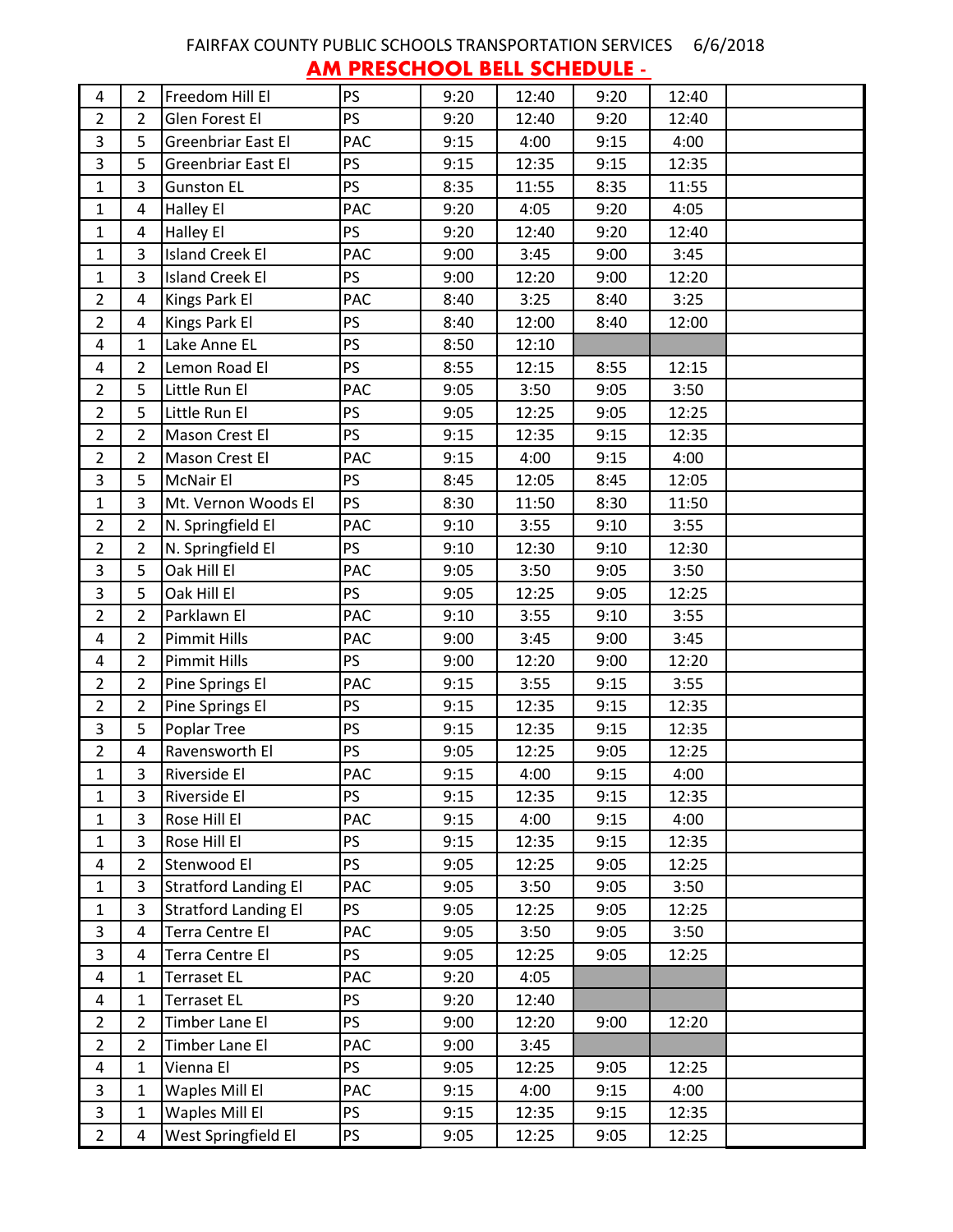FAIRFAX COUNTY PUBLIC SCHOOLS TRANSPORTATION SERVICES Revised: 6/6/2018 **PM PRESCHOOL BELL SCHEDULE -**

|                |                |                           | 2018-2019 |              | 2017-2018 |              |                                                           |                |
|----------------|----------------|---------------------------|-----------|--------------|-----------|--------------|-----------------------------------------------------------|----------------|
| <b>TA</b>      | $\mathsf{R}$   | <b>School</b>             | Program   | <b>Start</b> | End       | <b>Start</b> | School Day School Day School Day School Day<br><b>End</b> | <b>Comment</b> |
| 4              | $\mathbf{1}$   | Aldrin El                 | PS        | 12:45        | 4:05      | 12:45        | 4:05                                                      |                |
| $\overline{2}$ | $\overline{2}$ | <b>Baileys EL</b>         | <b>PS</b> | 12:35        | 3:55      | 12:35        | 3:55                                                      |                |
| $\overline{2}$ | $\overline{2}$ | <b>Belvedere El</b>       | PS        | 12:45        | 4:05      | 12:45        | 4:05                                                      |                |
| 3              | 4              | <b>Bonnie Brae</b>        | PS        | 12:35        | 3:55      | 12:35        | 3:55                                                      |                |
| $\mathbf{1}$   | 3              | <b>Bucknell El</b>        | PS        | 12:20        | 3:40      | 12:20        | 3:40                                                      |                |
| 1              | 3              | <b>Bush Hill El</b>       | PS        | 12:35        | 3:55      | 12:35        | 3:55                                                      |                |
| $\overline{2}$ | 4              | <b>Cardinal Forest El</b> | PS        | 12:35        | 3:55      | 12:35        | 3:55                                                      |                |
| 3              | 4              | Centre Ridge El           | PS        | 12:20        | 3:40      | 12:20        | 3:40                                                      |                |
| 3              | 4              | Centreville EL            | PS        | 12:40        | 4:00      |              |                                                           |                |
| $\overline{2}$ | 4              | Cherry Run El             | PS        | 12:45        | 4:05      | 12:45        | 4:05                                                      |                |
| 4              | 1              | Clearview El              | PS        | 12:40        | 4:00      | 12:40        | 4:00                                                      |                |
| 4              | 1              | Colvin Run El             | PS        | 12:45        | 4:05      | 12:45        | 4:05                                                      |                |
| 3              | 1              | Crossfield El             | PS        | 12:40        | 4:00      | 12:40        | 4:00                                                      |                |
| 3              | 5              | Cub Run El                | PS        | 12:35        | 3:55      | 12:35        | 3:55                                                      |                |
| 4              | $\mathbf{1}$   | Cunningham Park El        | PS        | 12:35        | 3:55      | 12:35        | 3:55                                                      |                |
| 3              | 5              | Deer Park El              | PS        | 12:05        | 3:25      | 12:05        | 3:25                                                      |                |
| 3              |                | Dogwood El                | PS        | 12:15        | 3:35      |              |                                                           |                |
| $\overline{4}$ | $\mathbf{1}$   | Dranesville El            | PS        | 12:45        | 4:05      | 12:45        | 4:05                                                      |                |
| 3              | 5              | Eagle View El             | PS        | 12:40        | 4:00      | 12:40        | 4:00                                                      |                |
| $\overline{2}$ | 5              | Fairfax Villa El          | PS        | 12:40        | 4:00      | 12:40        | 4:00                                                      |                |
| 4              | 1              | Forest Edge El            | PS        | 12:15        | 3:35      | 12:15        | 3:35                                                      |                |
| $\mathbf{1}$   | 3              | Forestdale El             | PS        | 12:15        | 3:35      | 12:15        | 3:35                                                      |                |
| $\mathbf{1}$   | 3              | Fort Belvoir El           | PS        | 12:45        | 4:05      | 12:45        | 4:05                                                      |                |
| 4              | $\overline{2}$ | Freedom Hill El           | PS        | 12:45        | 4:05      | 12:45        | 4:05                                                      |                |
| $\overline{2}$ | 2              | Glen Forest El            | PS        | 12:45        | 4:05      | 12:45        | 4:05                                                      |                |
| 3              | 5              | <b>Greenbriar East El</b> | PS        | 12:40        | 4:00      | 12:40        | 4:00                                                      |                |
| $\mathbf{1}$   | 3              | <b>Gunston El</b>         | PS        | 12:00        | 3:20      | 12:00        | 3:20                                                      |                |
| $\mathbf{1}$   | 4              | <b>Halley El</b>          | <b>PS</b> | 12:45        | 4:05      | 12:45        | 4:05                                                      |                |
| $\mathbf{1}$   | 3              | <b>Island Creek El</b>    | <b>PS</b> | 12:25        | 3:45      | 12:25        | 3:45                                                      |                |
| $\overline{2}$ | 4              | Kings Park El             | <b>PS</b> | 12:05        | 3:25      | 12:05        | 3:25                                                      |                |
| 4              | 1              | Lake Anne                 | PS        | 12:15        | 3:35      |              |                                                           |                |
| 4              | $\overline{2}$ | Lemon Road El             | PS        | 12:20        | 3:40      | 12:20        | 3:40                                                      |                |
| $\overline{2}$ | 5              | Little Run El             | PS        | 12:30        | 3:50      | 12:30        | 3:50                                                      |                |
| $\overline{2}$ | $\overline{2}$ | <b>Mason Crest ES</b>     | PS        | 12:40        | 4:00      | 12:40        | 4:00                                                      |                |
| 3              | 5              | <b>McNair El</b>          | PS        | 12:10        | 3:30      | 12:10        | 3:30                                                      |                |
| $\mathbf{1}$   | 3              | Mt. Vernon Woods El       | <b>PS</b> | 11:55        | 3:15      | 11:55        | 3:15                                                      |                |
| $\overline{2}$ | $\overline{2}$ | N. Springfield El         | PS        | 12:35        | 3:55      | 12:35        | 3:55                                                      |                |
| 3              | 5              | Oak Hill El               | PS        | 12:30        | 3:50      | 12:30        | 3:50                                                      |                |
| 4              | $\overline{2}$ | <b>Pimmit Hills</b>       | PS        | 12:25        | 3:45      | 12:25        | 3:45                                                      |                |
| $\overline{2}$ | $\overline{2}$ | Pine Springs El           | PS        | 12:40        | 4:00      | 12:40        | 4:00                                                      |                |
| 3              | 5              | <b>Poplar Tree</b>        | <b>PS</b> | 12:40        | 4:00      | 12:40        | 4:00                                                      |                |
| $\overline{2}$ | 4              | Ravensworth El            | PS        | 12:30        | 3:50      | 12:30        | 3:50                                                      |                |
| $\mathbf{1}$   | 3              | Riverside El              | PS        | 12:40        | 4:00      | 12:40        | 4:00                                                      |                |
| $\mathbf{1}$   | 3              | Rose Hill El              | PS.       | 12:40        | 4:00      | 12:40        | 4:00                                                      |                |